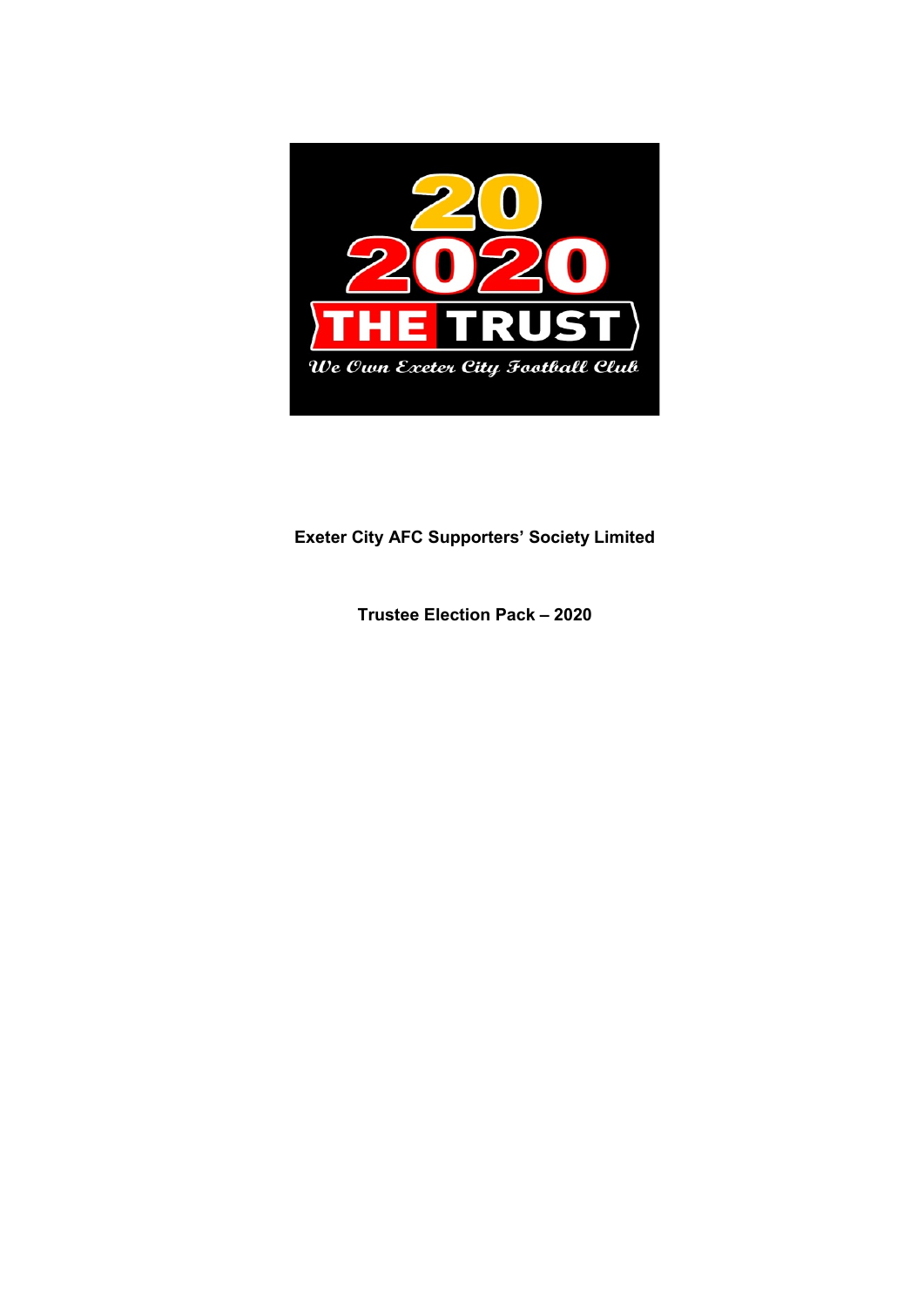

# What's in this pack?

**Contents** 

- 1. Letter from the Chairman
- 2. Election to the Trust Board
- 3. Potential Trustee Briefing Paper
- 4. Guidelines for Trust Board Membership
- 5. Trust Membership Eligibility
- 6. Getting Nominated
- 7. Policy on Election Campaigning
- 8. Trustee Election Timetable
- 9. Nomination Form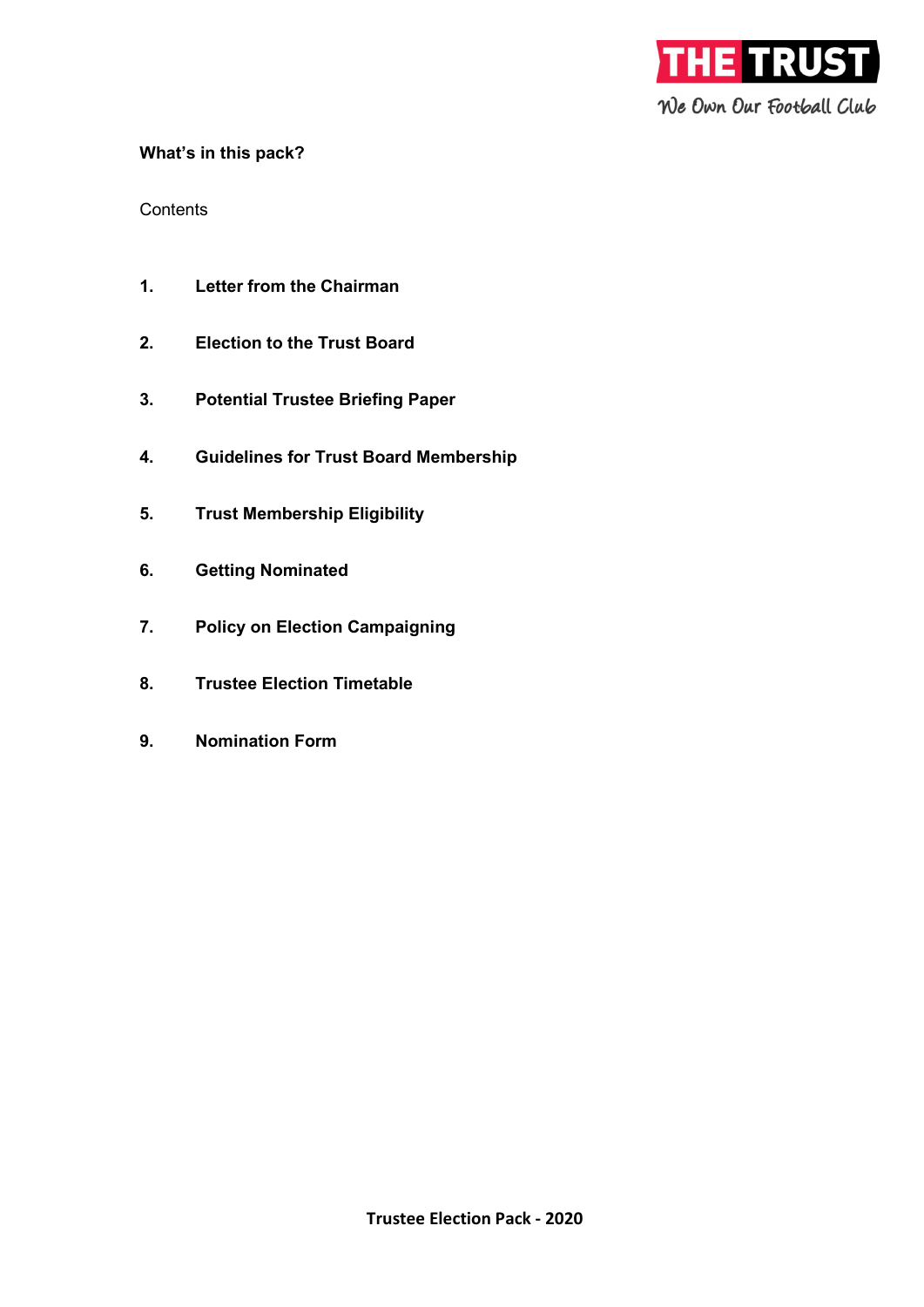

# 1. Letter from the Chairman

Dear Trust Member,

Thank you for your continued membership of the Exeter City AFC Supporters Society Ltd (the Trust), which has ensured we remain at the forefront of supporter owned Football Clubs and continue to provide a sustainable model of ownership.

The 2020 Trust Board Election will be the first to utilise electronic voting, should the election be contested. Further details of the arrangements for electronic voting are contained within this election pack.

With COVID 19 restrictions it is difficult to predict whether we will be allowed or should hold any in person events in support of the election campaign. Therefore, the Trust Board is preparing for both in person and remote events using Zoom. Final arrangements will be made nearer to the election period in consultation with our returning officer and current government guidance.

This year's AGM, at which the results of any election will be announced, is on Saturday 21<sup>st</sup> November at 11.00am, prior to the home game v Oldham Athletic. Further details will follow.

The following Trustees are standing down at the 2020 AGM:

Peter Martin

Douglas Gillard

Nick Hawker

Mark Cordell

To assist in helping you decide if you wish to stand for election, I enclose an information pack that explains the role of a Trust Board member and the Election Campaigning Policy.

Any member aged of 16 or over can stand to become a Trustee providing they are able to pass the English Football League fit and proper test. I should advise however, that it is a time consuming and often challenging role, but equally, can be extremely rewarding.

It is the Trust's aim to have a diverse Board, with a broad range of skill sets. It would enhance the Board effectiveness, if you can offer experience in any of the following fields:

| Law                         | Commercial & business management |
|-----------------------------|----------------------------------|
| Marketing; PR; Social Media | HR                               |
|                             | Financial management             |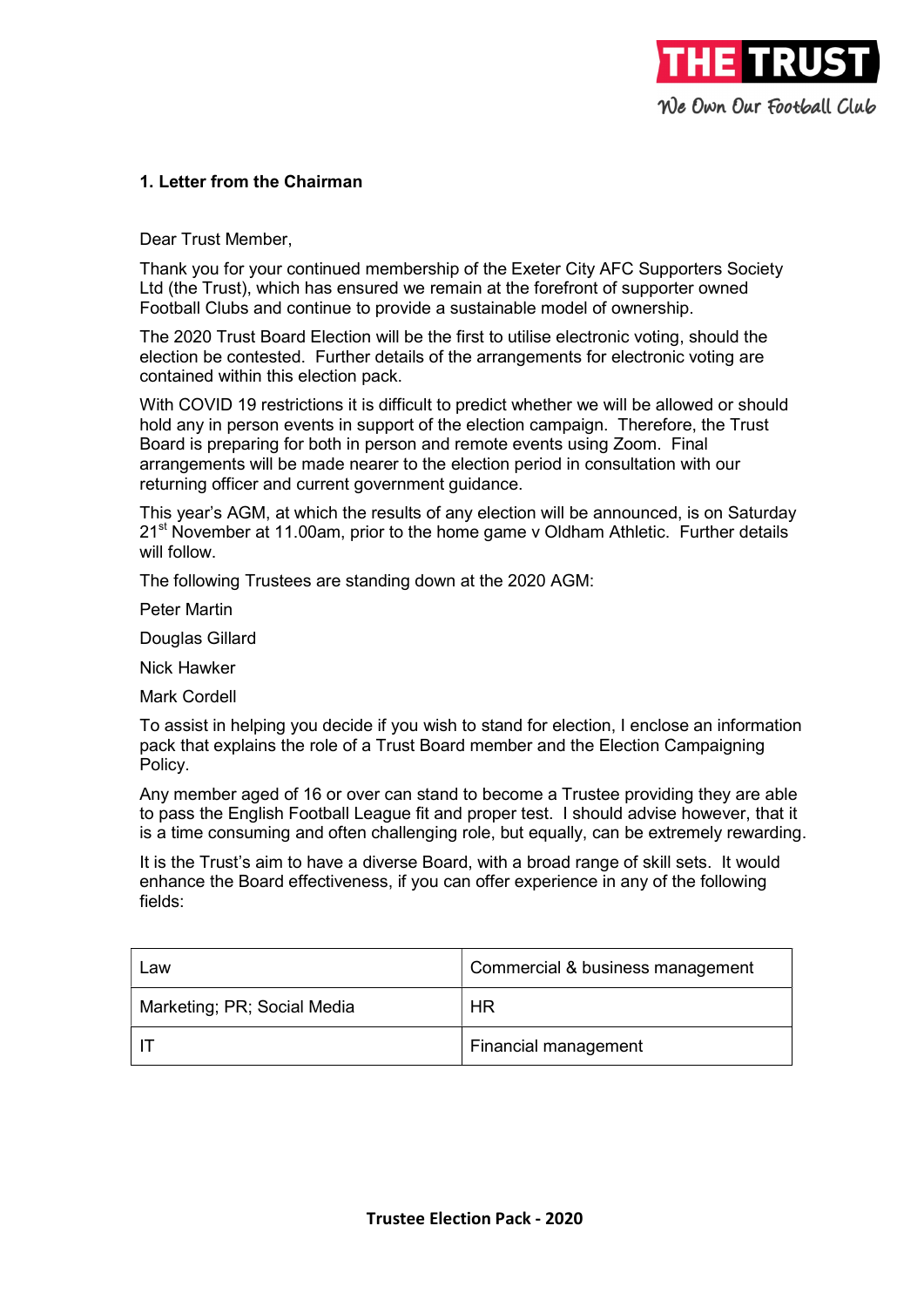

We would also like to see Trustees who can represent or contribute views from:

the u-25 age group;

disabled members;

ethnic minorities; and

female supporters

If you feel you possess the necessary skills and are able to devote some time to the role, I encourage you to put your name forward.

All the details and a nomination form follow in this pack. If you have any questions or would like further information, please email the Trust at enquiries@weownexetercityfc.co.uk or call the Club reception on 01392 411243 who will pass on a message.

Many thanks again.

Nick Hawker Chairman, Exeter City AFC Supporters Society Ltd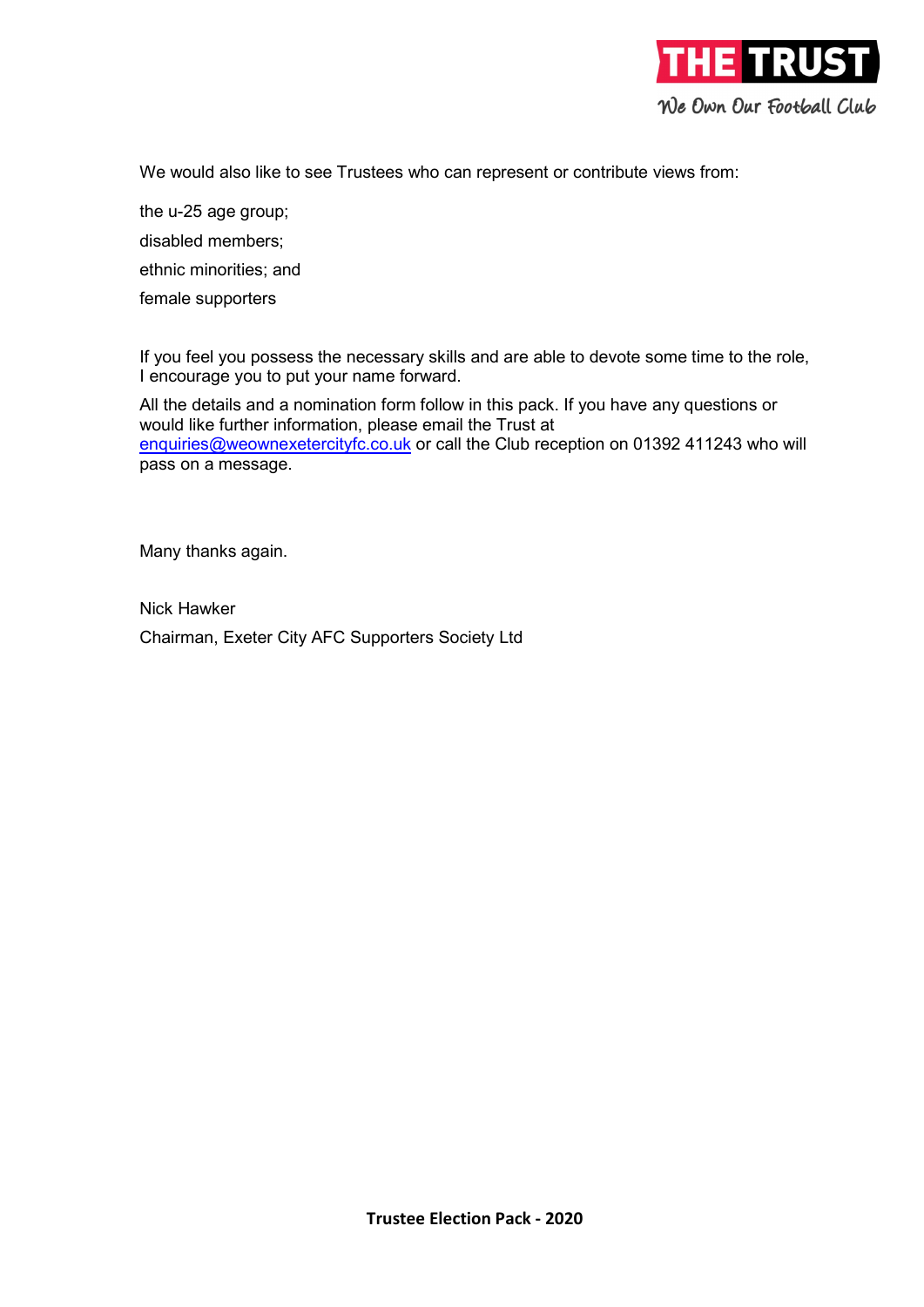

# 2. Election to the Trust Board of Trustees (Trust Board)

If you would like stand for election as a Trustee of the Exeter City AFC Supporters Society Ltd you will find the nomination document form later in this pack – however, we would urge you to read the pack in full as it will explain what might be expected of you should you be elected, the rules of campaigning for election, and of course, what you need to do to be nominated.

If you have any queries or concerns around this pack, please do not hesitate to contact the Trust Secretary:

Phil Burden Trust Secretary Exeter City AFC Supporters Society Ltd St James Park Stadium Way **FXFTFR** EX4 6PT

e-mail: enquiries@weownexetercityfc.co.uk

Queries or concerns relating the election process may be directed to the Secretary (as above) or to the returning officer:

ECFC Returning Officer 10 Chariot Drive Kingsteignton TQ12 3GF

e-mail: rx8man@btinternet.com

We thank you for your interest and look forward to hearing from you.

Kind regards

Phil Burden,

Trust Secretary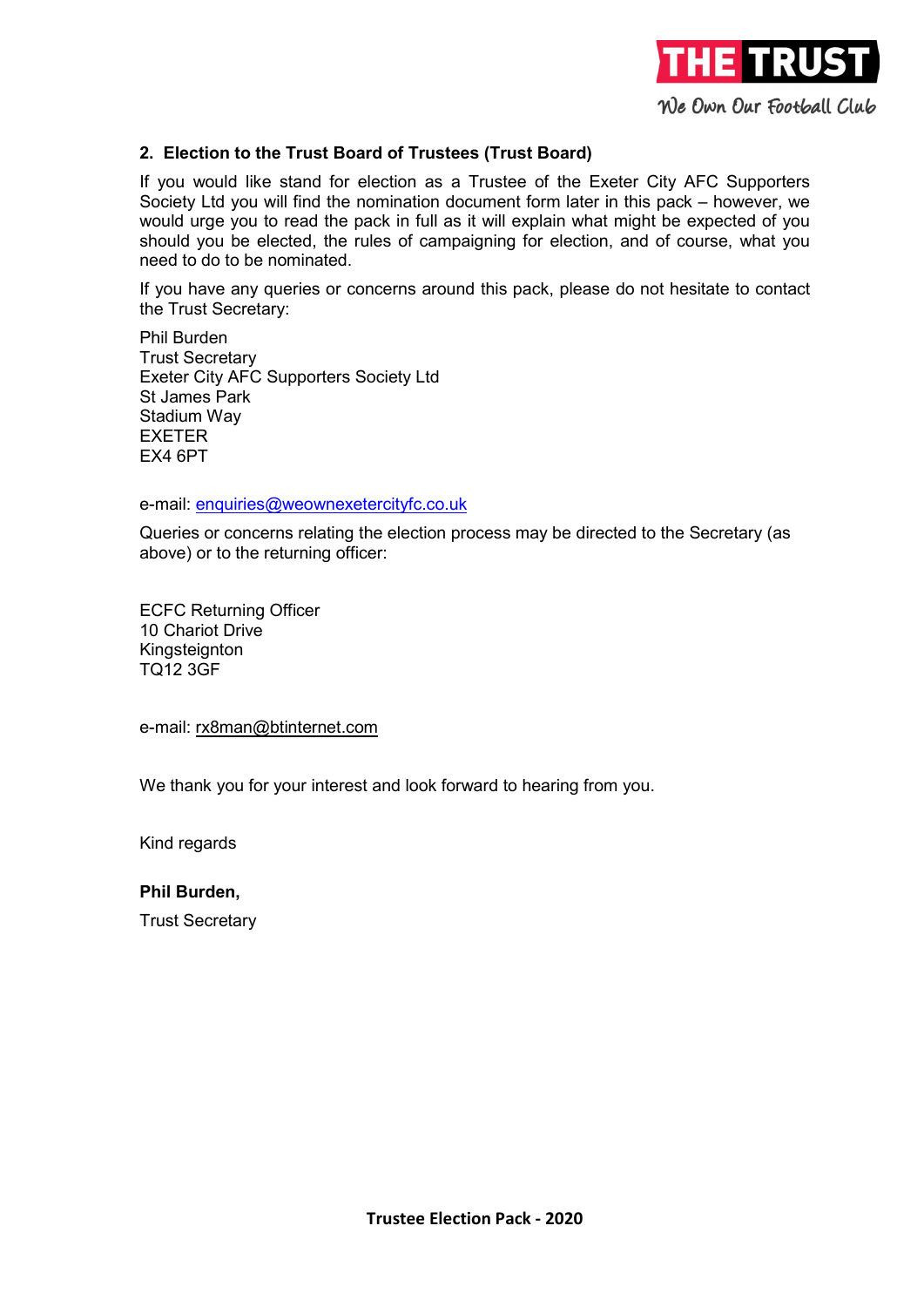

# 3. Potential Trustee - Briefing Paper

The Trust Board (Trust board) is the formal management body of the Exeter City AFC Supporters Society Ltd (the Trust).

The Trust Board shall consist of not fewer than nine (9) and not more than 15 Trustees

Under the constitution, it currently may consist of up to 15 members and may include up to 5 co-opted members together with several appointed officers (Treasurer, Secretary, Public Relations and Communications Officer, etc.)

These numbers can be a mixture of elected and co-opted and that in this election the Trust board is seeking to achieve 12 elected members.

The primary responsibilities of the Trustees are:

- To ensure that the Trust is continually working towards achieving its aims and objectives and fulfilling the Strategic Plan
- To monitor the management of the Football Club through pre-defined procedures
- To contribute towards the development of Trust policy
- To contribute towards the development of the Trust and the Football Club within the community
- To ensure that sufficient funds are raised to allow the Trust and the Football Club to continue to operate

The Trust board is organised to formally meet monthly with 4 standing sub-groups tasked with achieving the practical outcomes required by the Strategic Plan.

The sub-groups are:

- Finance & Governance (FGG)
- Ownership & Membership (OWG)
- Community
- Communications and Engagement Group (CEWG)

All Individual Trustees are expected to be active in at least one of these sub-groups, and this will involve attending regular meetings, carrying out research; writing and presenting proposal documents; implementing and managing action plans and taking ownership to achieve positive outcomes.

It is expected that Trust board members will encourage supporter volunteers to help with the work of the Trust board and the sub-groups.

#### The Trust and the Football Club

Working relationships between members of the Trust and Club boards are promoted and encouraged for mutual benefit and there are procedures in place to ensure that all contacts and information flows are positive, effective, and efficient.

The Trust directly nominates four trustees to serve as Directors to the Club board

All this gives the Trust considerable influence over the working of the Football Club in line with its responsibility as Majority Shareholder, but it must be borne in mind that Exeter City AFC Ltd is a 'Trust Owned' football club, not 'Trust Run', and via the Club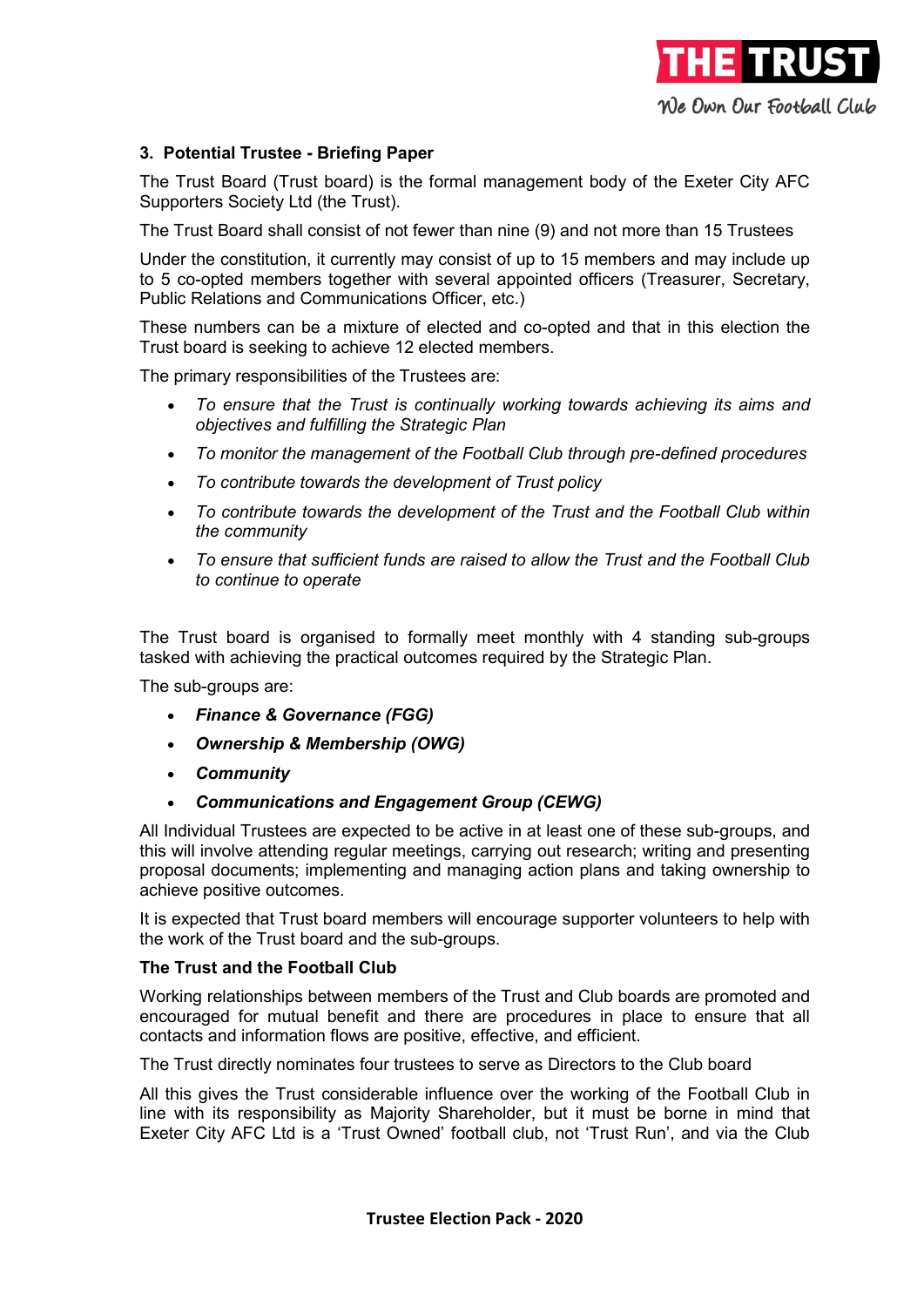

Board we employ a professional staff to manage the business on behalf of all the shareholders.

# Personal Commitment

The Trust board & sub-groups typically hold meetings on a weekday evening. The Trust board currently meets every month and the sub-groups meet monthly or as required.

A Trustee is expected to attend all appropriate meetings; indeed, under the current rules, a trustee will be asked to step down if they do not attend three consecutive meetings without good cause.

In addition, the Trust board support the Club on match-days in the Board Room, typically entertaining visiting team directors and of course, the Trust 'Director for the Day' winner. This is done on a rota basis, as is attending to the Trust Stall in Red Square.

#### You need to be aware that for a Trustee to be effective this work is likely to require a considerable and continuous time commitment.

#### 4. Guidelines for Trust Board Membership

#### Members of the Trust Board must not:

- be less than 16 years of age at the date of their election. (The election date is deemed to be the date of the AGM)
- benefit financially, directly, or indirectly, from any working relationship that is established in the course of duties undertaken or contacts made on behalf Exeter City AFC Supporters Society Ltd;
- be subject to a bankruptcy order or has in place a composition with their creditors;
- be subject to a disqualification order made under the Company Directors Disqualification Act;
- have a conviction for an indictable offence (other than a spent conviction as defined by the Rehabilitation of Offenders Act 1974);
- become incapable by reason of mental disorder, illness or injury of performing the duties reasonably expected of a Society Trust Board Member;
- fail to abide by any rules for the conduct of elections made by the Society Trust Board

# 5. Trust Membership Eligibility

Participation in the 2020 AGM and Trust Board Election is limited to current Exeter City Supporters Trust Members. The cut off date for membership for the 2020 AGM and Trust Board Election is noon on 7th September 2020. Participation includes the following activities:

- Nominating a Trust member for election for the 2020 Trust Board Election.
- Standing for election in the 2020 Trust Board Election.
- Voting in the 2020 Trust Board Election.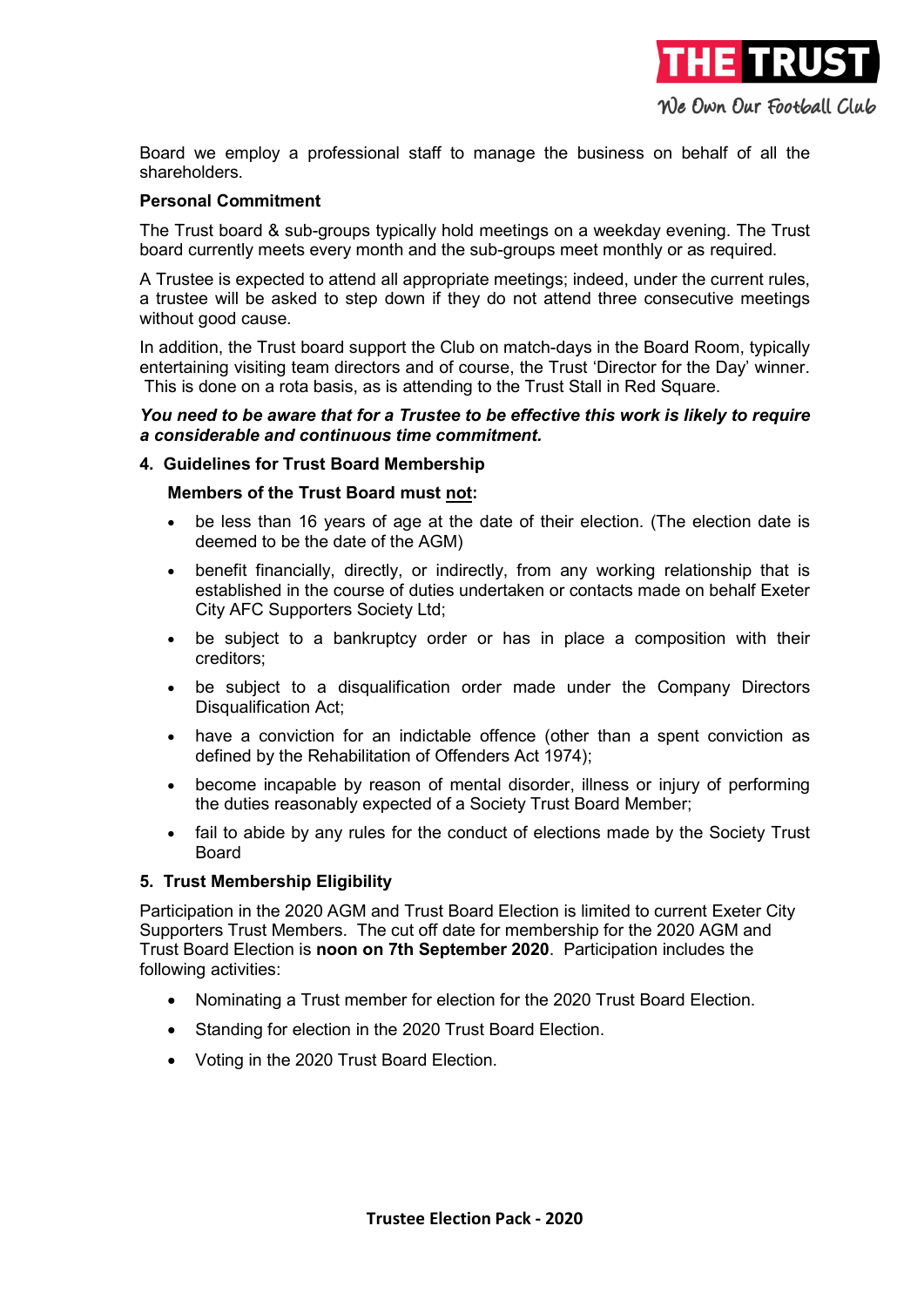

# GUIDELINES FOR BEHAVIOUR

# CODE OF CONDUCT FOR TRUSTEES AND OTHER OFFICERS OF THE TRUST

This Code of Conduct sets ethical standards for the Trustees of Exeter City AFC Supporters Society Ltd.

Trustees will pursue the highest standards of ethical conduct in the interests of Members of the Trust, Exeter City Football Club, employees, creditors and all other stakeholders.

The word Trustee in this Code shall also be taken to include Officers of the Trust

The following principles govern their conduct.

#### Honesty, Integrity and Commitment

- Trustees shall act honestly and with integrity in all of their dealings on behalf of Exeter City AFC Supporters Society Ltd.
- Trustees will make their best endeavours to attend meetings of the Trust Board of Society of Exeter City AFC Supporters Society Ltd, and not be absent without good reason.
- Trustees will devote sufficient time and attention to the Society in order to fulfil their duties as a Trustee.
- Trustees will not discriminate on the grounds of people's race, religion, gender, marital status or disability.
- Trustees will not make promises or commitments that the Trust board does not intend, or would be unable, to honour.
- Trustees have collective responsibility. They are bound by the decisions of the Trust board and when representing the Trust will support those decisions outside the Trust board environment.
- Trustees' conduct, at all times, will be such that their honesty is beyond question.
- Trustees' conduct, at all times, will be such that it upholds the reputation and good name of the Trust.
- Trustees shall adhere to the truth, and not mislead directly or indirectly nor make false statements, nor mislead by omission.
- Trustees shall treat everyone with whom they have dealings as a Trustee with personal respect and politeness.

#### Personal Transactions

- Trustees' personal or other business dealings will be kept separate from their dealings as a Trustee of Exeter City AFC Supporters Society Ltd.
- Trustees shall not use the name of Exeter City AFC Supporters Society Ltd or Exeter City A.F.C. Limited to further any personal or other business transaction not related to Exeter City F.C. Supporters Trust or Exeter City A.F.C. Limited or its business interests.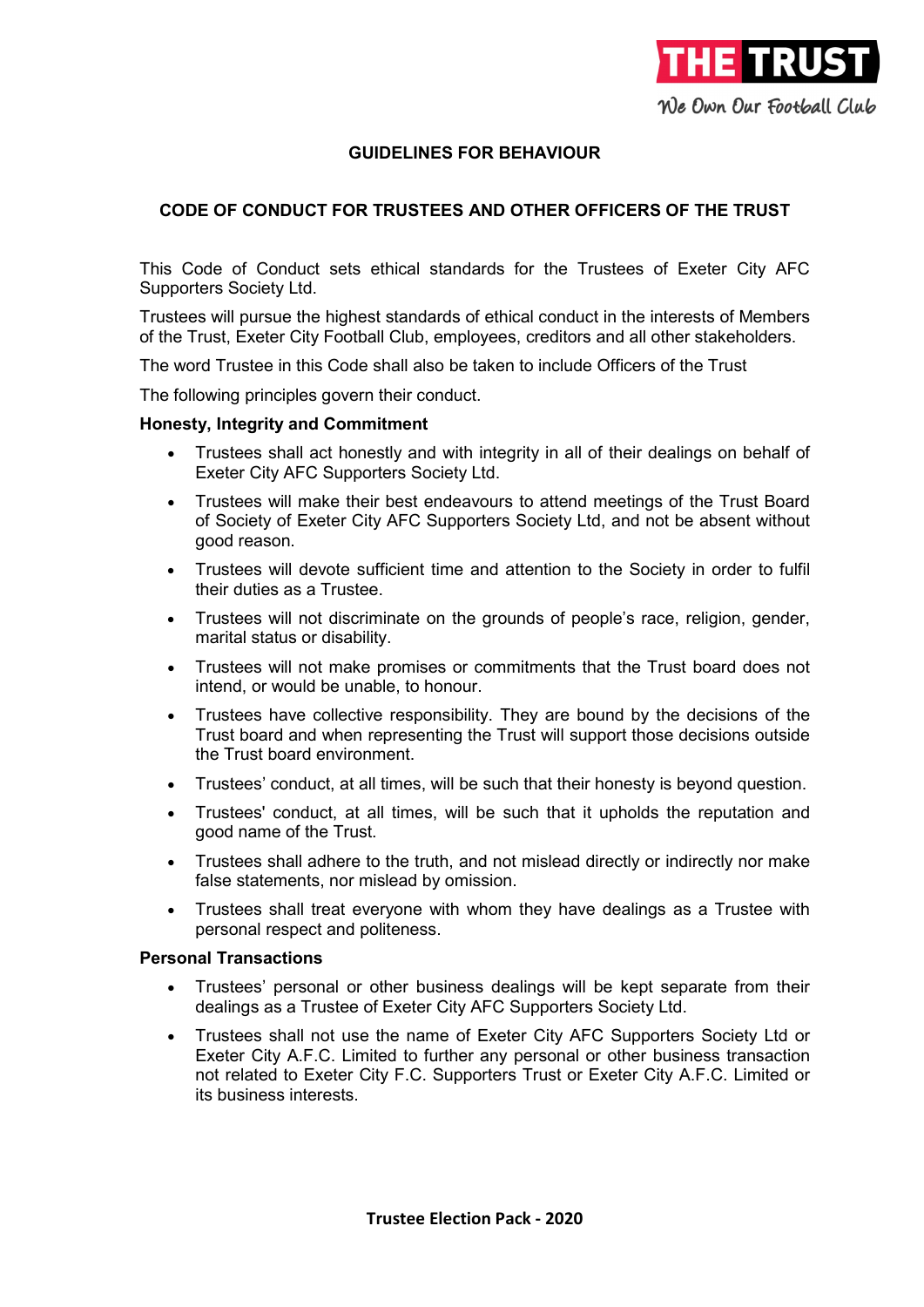

 Trustees shall use goods, services and facilities provided to them by Exeter City AFC Supporters Society Ltd, Exeter City A.F.C. Limited or associated business, strictly in accordance with the terms on which they are provided.

# Confidentiality of Information

- Trustees will ensure that confidential information (or any information that could be considered to be of a sensitive nature) relating to the Trust board or the Football Club's operations, its customers, employees, creditors or associated businesses is not given either inadvertently or deliberately to third parties unless that information is required by law or a regulatory body.
- Trustees will not use information obtained by them as a Trustee of the Exeter City AFC Supporters Society Ltd for personal financial gain, nor will that information be used to obtain financial benefit for any other person or business.
- Trustees shall respect the privacy of others.

# Disclosure of Interests

 Trustees shall fully disclose promptly any private or other business interests or any other matters, which may lead to potential or actual conflicts of interest.

# Abiding by the Law

• Trustees shall abide by the law at all times.

#### Payments, Gifts, Entertainment and Travel

 Trustees shall not use their status as a Trustee of Exeter City AFC Supporters Society Ltd to seek personal gain from those doing business or seeking to do business with the Club. Trustees shall not accept any personal gain of any material significance if offered.

# FAILURE TO ABIDE BY THE CODE OF CONDUCT

- Trustees whose behaviour or actions are contrary to the spirit of this Code may be subject to such disciplinary sanctions as imposed by the Trust board after due process and, if appropriate, appeal or arbitration.
- Any allegation of Trustee's failure to honour the Code must be made in writing to the Chairman of the Trust board, or if relating to the Chairman of the Trust board, to the Secretary. The accused Trustee will be given written notice of the allegation and asked to respond within 14 days. However, should the complaint relate to personal behaviour during a formal meeting of the Trust or any properly constituted committee, then the meeting can consider a verbal motion to exclude the offender from the rest of the meeting without notice.
- The Trust board, or any properly appointed sub-committee, will make such enquiries as deemed necessary, including the right to call a hearing of all interested parties and will rule on the outcome of those enquiries and report the findings to the Trust board for ratification and/or further action. In the case of calling a hearing, all parties will receive 14 days-notice of the date, place and time of such a hearing.
- Sanctions available to the Trust board will include formal reprimand, orders of specific performance, suspension and ultimately, recommend expulsion from the Trust board.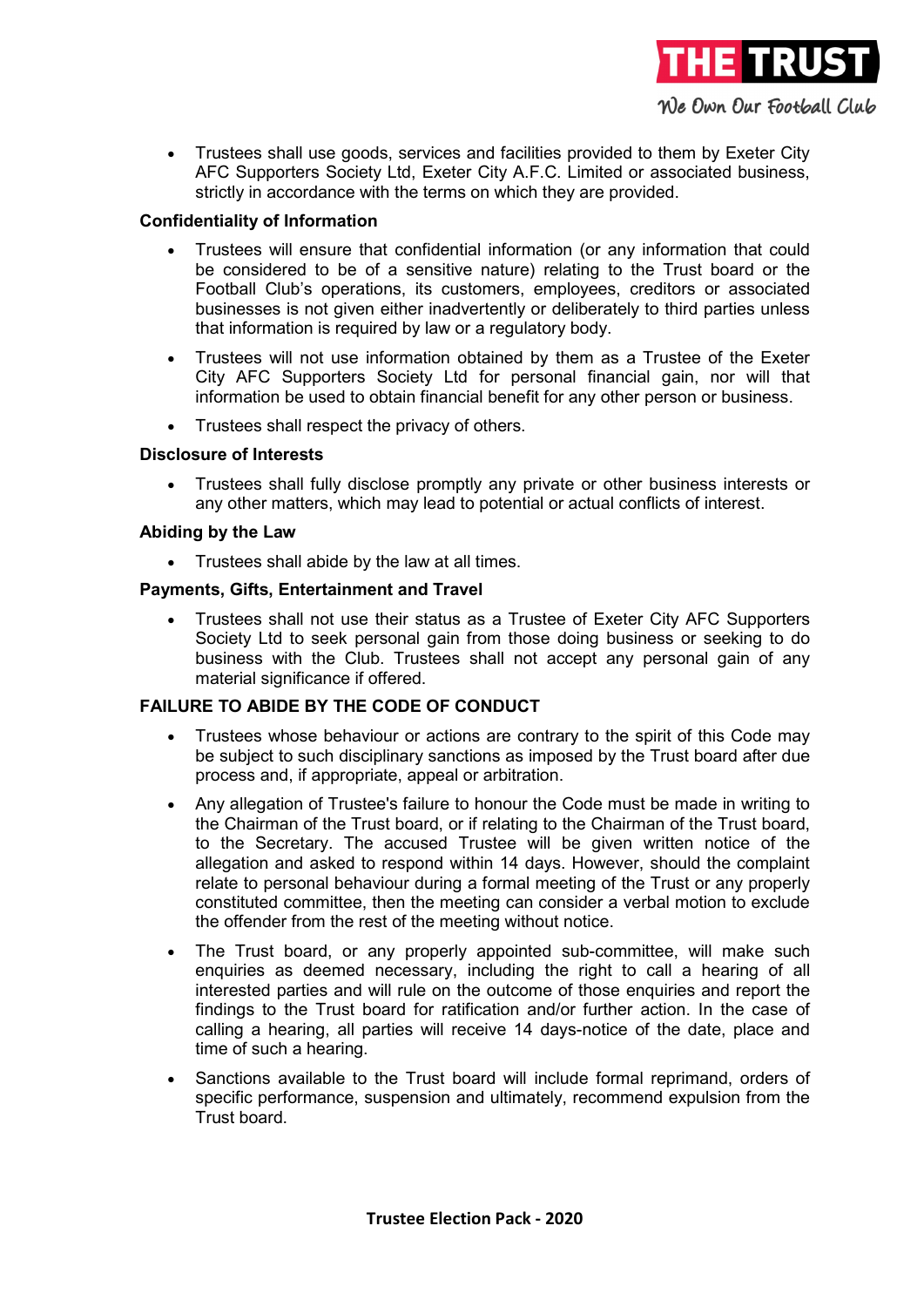

# 6. Getting Nominated

The final pages of this pack contain the nomination form and manifesto statement. The nomination form is also available on the trust website. These should be detached, completed, and returned in accordance with the deadlines set in the election timetable.

Nominations should be sent to the Returning Officer at:

ECFC Returning Officer 10 Chariot Drive Kingsteignton TQ12 3 GF

e-mail: rx8man@btinternet.com

Nominations should be despatched to arrive no later than noon on 17th October 2020.

The candidate must return the original form, signed and dated by themselves and the three members making the nomination.

Alternatively, the candidate may return the nomination form completed but unsigned by the Proposers, providing the e-mail address of the Proposer as recorded against that member's details on the Trust database.

The nomination will be considered valid upon receipt of an e-mail by the Returning Officer from that address confirming the nomination. The e-mail should include that member's name, postal address, and membership priority number.

By submitting a nomination, candidates will be deemed to have accepted the election policy and rules as described in this pack and have agreed to be bound by them.

A check will be made against the candidate and Proposers to ensure that they are current members of the Trust as at the closing date for ballots.

Proposers should not normally be serving Trustees, officers, or members of the Club Board.

### 7. Policy on Election Campaigning

#### Introduction

The Supporters Trust have a policy that clearly defines the parameters to which an election campaign is carried out. This policy is enforceable and any restrictions capable of speedy and accurate evaluation. Elections should be vibrant, and members should have a sense of their importance and they should not send out a message of bureaucratic duty or irrelevance to the issues.

The Supporters Trust will provide additional opportunities for members to communicate directly with candidates, where members can ask questions of candidates.

This could be through a set-piece debate event or, and as well as, an on-line Q&A. Members will be made aware of such activities via on-line promotion and in official AGM/Election documentation sent to the members.

Candidates may engage with the membership for the purposes of election campaigning using any social media or online platform, provided that they inform the trust secretary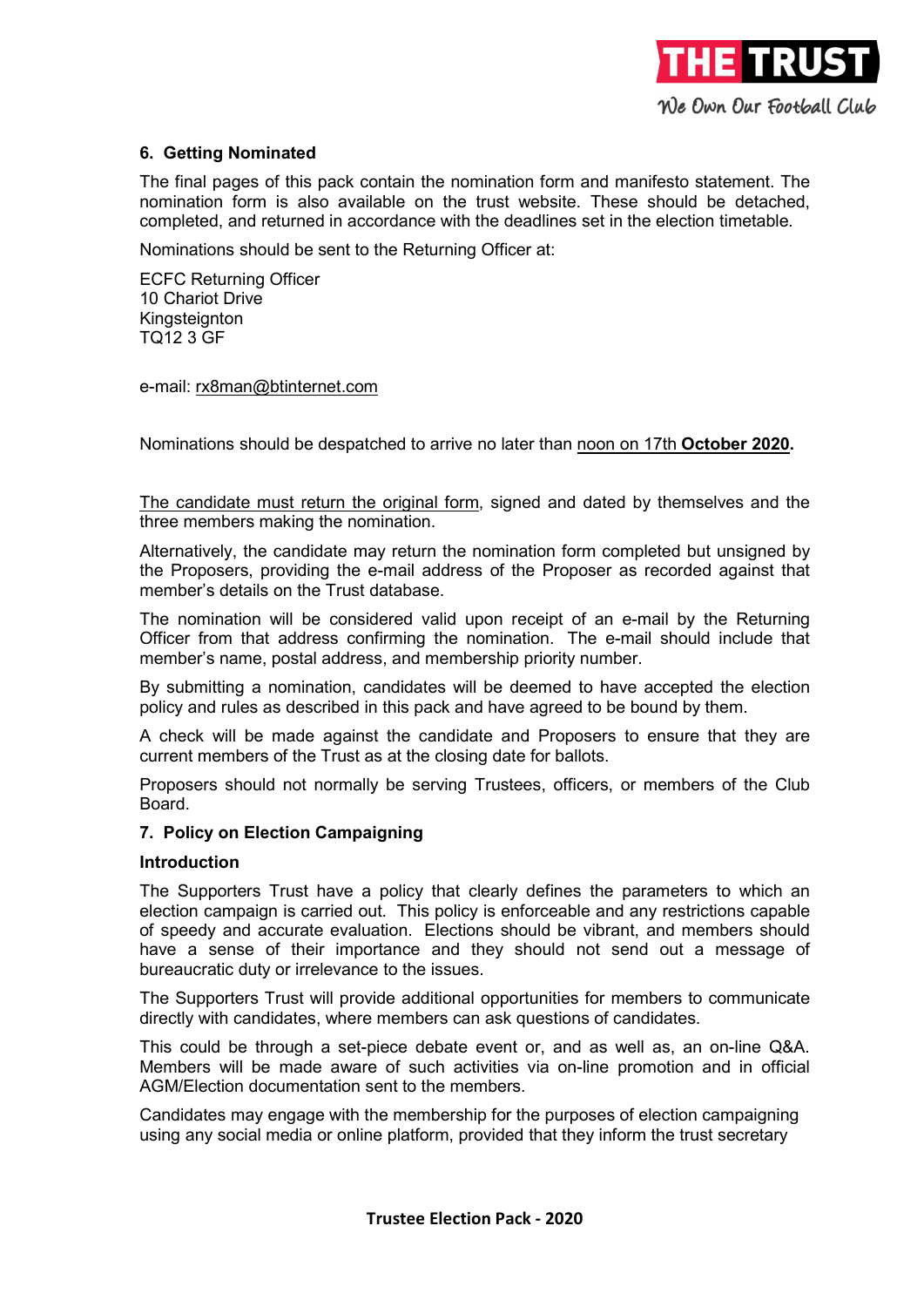

and returning officer of their intention to do so and name all platforms or forums they intend to use.

Typically, the Supporters Trust may seek to arrange an 'in-person' debate to which members could attend or submit written questions for consideration. Arrangements can also be made for an on-line 'forum' style Q&A to run throughout the election period.

#### Funding

Candidates may produce, at their own cost – up to a limit of £100, literature in support of their candidacy. There is a limit of 1,000 words on content for printed literature (flyers etc.) for campaigning purposes.

A copy of any such literature is supplied in hard copy or electronically, to the Trust Secretary and Returning Officer prior to its distribution to members.

No free of charge benefits, are to be incurred by any candidate in relation to campaign literature or advertising.

#### Negative Campaigning

Candidates should respectfully refrain from implicitly or explicitly referring to other candidates to prevent the political practice of negative campaigning. This is to protect everyone's interests, to prevent defamatory statements and so that successfully elected candidates can work together without the prejudices being created at a campaigning stage.

#### Election Manifesto

All candidates will be required to submit an election manifesto not exceeding 400 words with their application. This manifesto must conform to the conditions included within this policy and will be published by the Trust on it's Website.

Candidates should further submit a short 100-word summary of their manifesto, together with an electronic passport style photograph in PNG or jpeg format, for inclusion in the Ballot Pack and the Trust Website.

Both the 100 and 400 word manifestos along with the photograph must be submitted to the returning officer along with the Candidate nomination form.

#### Electronic Voting

At the July 2020 Trust Board meeting the TB voted to adopt electronic voting for any 2020 Trust Board election and subsequent elections utilising the Election Runner software package. Prior to this vote the software was extensively tested in association with our returning officer to prove to the board members it was suitable. The voting system utilises the trust members registered email address for the vote. The system provides for reminders to voters throughout the voting period.

Despite numerous appeals and a mail out with provided stamped addressed envelopes the Trust still has a small number of members (around 5%) for which we do not have email addresses. Therefore, for any 2020 election a paper ballot will be provided for those members. Included below is screen grab which provides an example of how the candidate information will be presented to voters.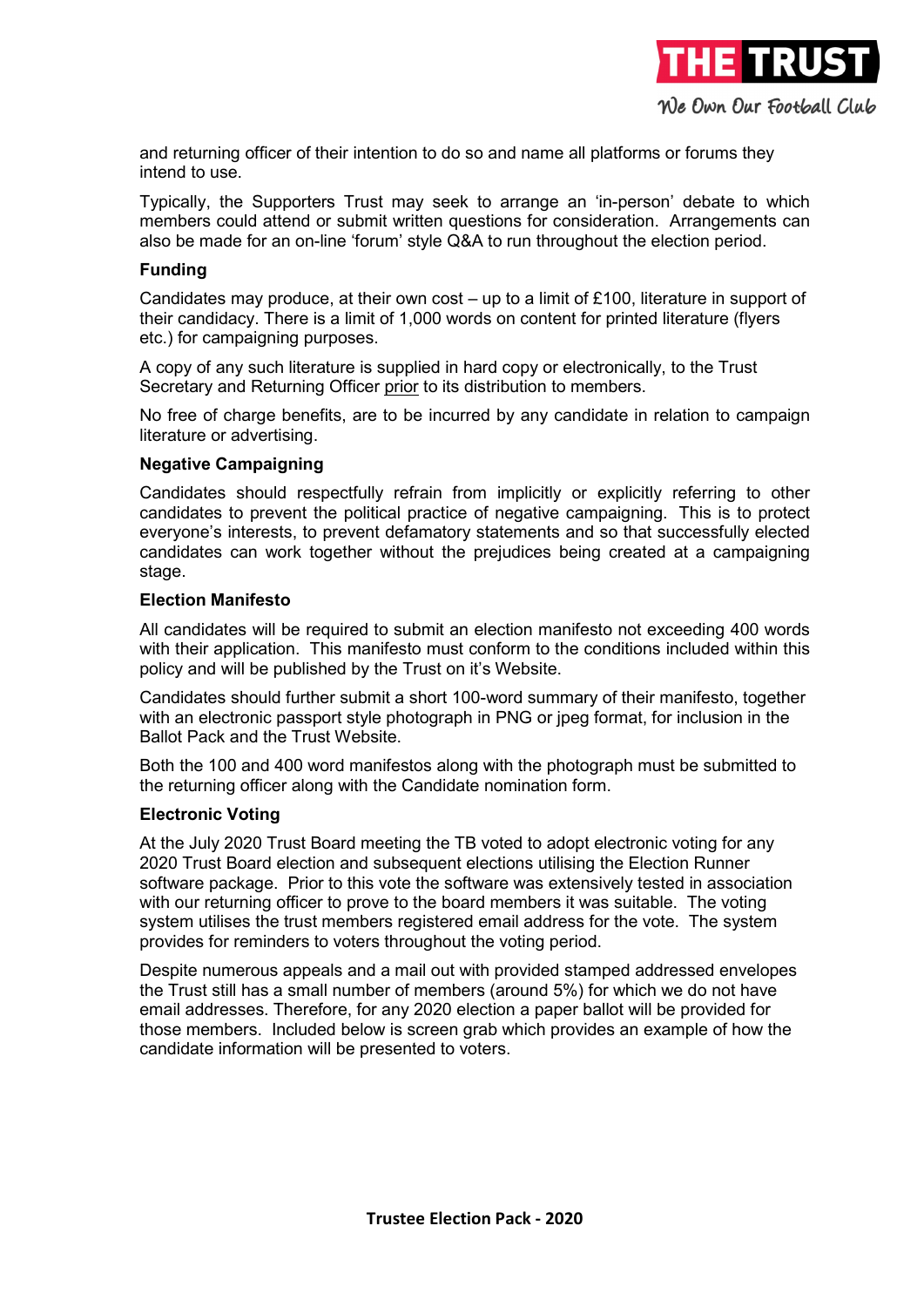



We Own Our Football Club

**Trust Example** 

| <b>Example Ballott</b> |                                                                |
|------------------------|----------------------------------------------------------------|
| <b>INSTRUCTIONS</b>    | Please select your favourite player from the 1989/90 season    |
|                        | Select between 1 and 3 options from the list below. * Required |
| 0 of 3 Selected        |                                                                |
|                        | <b>Danny Bailey</b>                                            |
|                        | <b>Kevin Miller</b>                                            |
|                        | <b>Shaun Taylor</b>                                            |
|                        | <b>Scott Hiley</b>                                             |
|                        | <b>Darran Rowbotham</b>                                        |
|                        |                                                                |
|                        | <b>Submit Ballot</b>                                           |

All candidates will be listed in alphabetical order with a picture and a link to the candidate manifesto.

# **Hustings**

The hustings will take place on Saturday  $7<sup>th</sup>$  November 2020.

Following on from comments received following the 2019 election the Hustings will be the initial event of the election campaign. The voting period will not commence until after the hustings. At this stage it is not possible to say whether the hustings will be held in person or via Zoom. It is planned to record the hustings and to be made available for those not able to attend in person.

The hustings event will allow for all candidates to answer questions that will be given in advance to the candidates.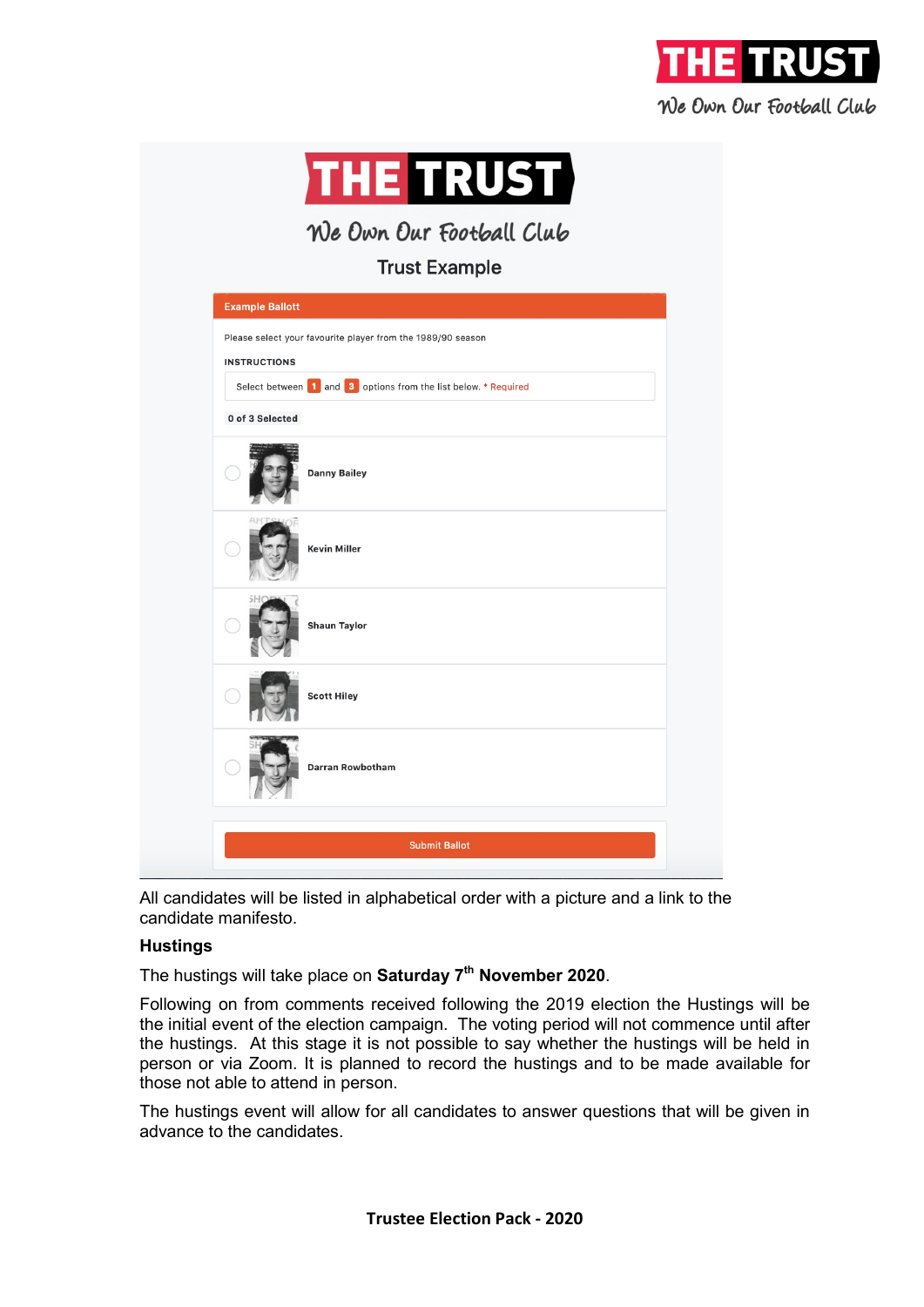

These questions will be drawn from the Trust membership and selected by the Trust Secretary or a nominated Trustee (who is not standing in the election). Time permitting, questions from the audience may be allowed.

Nominee attendance at the hustings is voluntary and non-attendance does not preclude a candidate from the election process.

#### Breaching the Rules

Any breach of the above rules will be considered within 14 days by the Trust board. Sanctions available to the Trust board may include a written warning or should the breach be considered serious enough the candidate may be removed from the election process. A two thirds majority vote of the Trust board will be required for a candidate to be removed.

In any event the Trust membership will be informed of this breach through the Trust Website.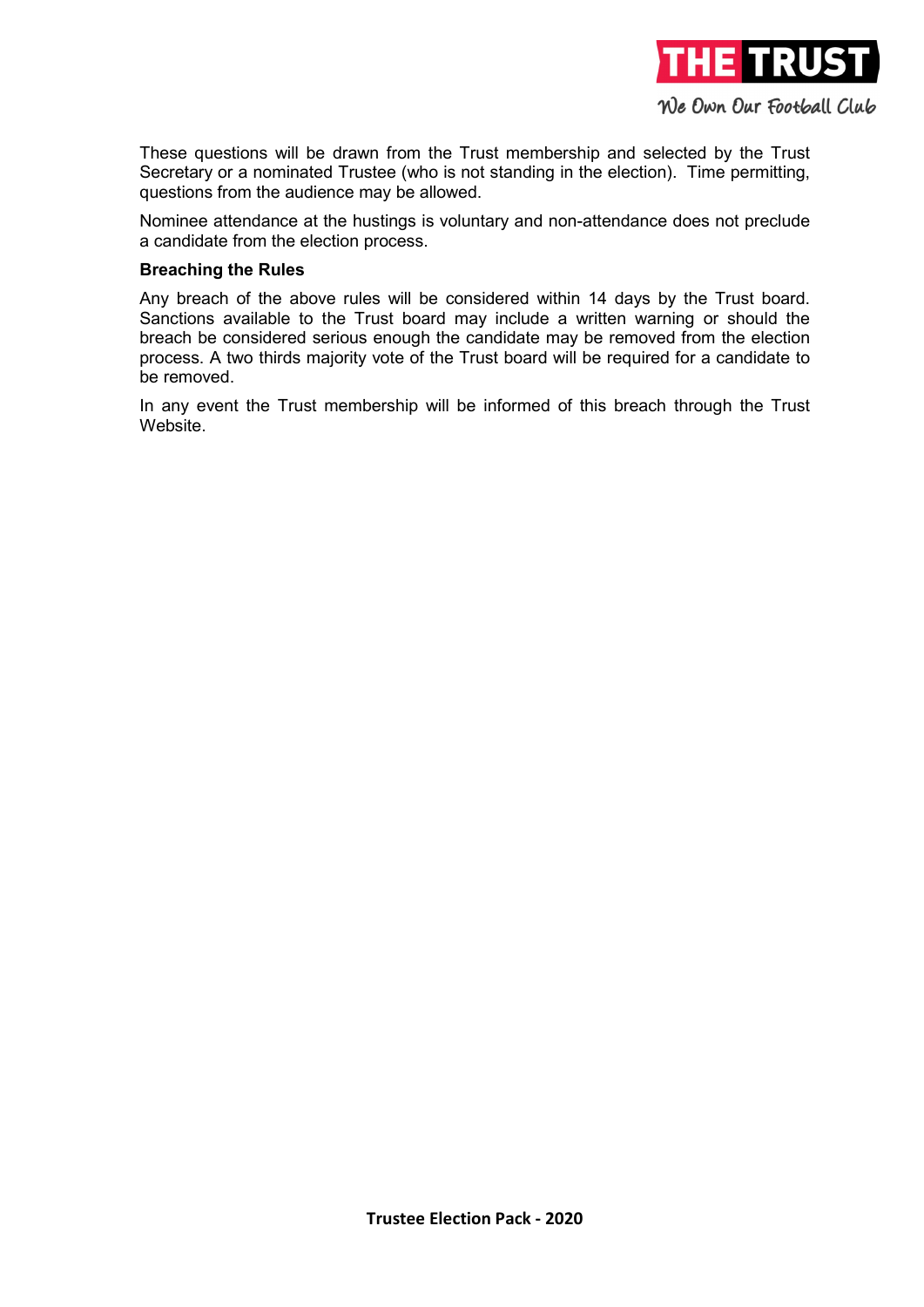

# 8. Proposed Trustee Election Timetable

| <b>Completion Date</b>                                            | <b>Activity</b>                                                                          |  |  |
|-------------------------------------------------------------------|------------------------------------------------------------------------------------------|--|--|
| 5 <sup>th</sup> September 2020                                    | Announcement of Election / PR campaign                                                   |  |  |
| 17 <sup>th</sup> October 2020 (Noon)                              | Deadline for Candidate Nominations and Manifestos                                        |  |  |
| W/c 26 <sup>th</sup> October 2020                                 | Invitation to submit member questions to candidates                                      |  |  |
| 1 <sup>st</sup> November 2020                                     | Deadline for Candidate communication and members<br>questions via social and other media |  |  |
| 6 <sup>th</sup> November 2020                                     | Dispatch ballot papers & related documentation                                           |  |  |
| 7 <sup>th</sup> November 2020                                     | <b>Hustings</b>                                                                          |  |  |
| 7 <sup>th</sup> November 2020                                     | <b>Open Electronic Ballot Window</b>                                                     |  |  |
| 17 <sup>th</sup> November 2020                                    | <b>Close of Electronic Ballot Window</b>                                                 |  |  |
|                                                                   | Deadline for return of ballot papers                                                     |  |  |
| <b>Saturday 21st November</b><br>2020<br>(ECFC v Oldham Athletic) | <b>AGM</b><br>Successful candidates to be presented at AGM                               |  |  |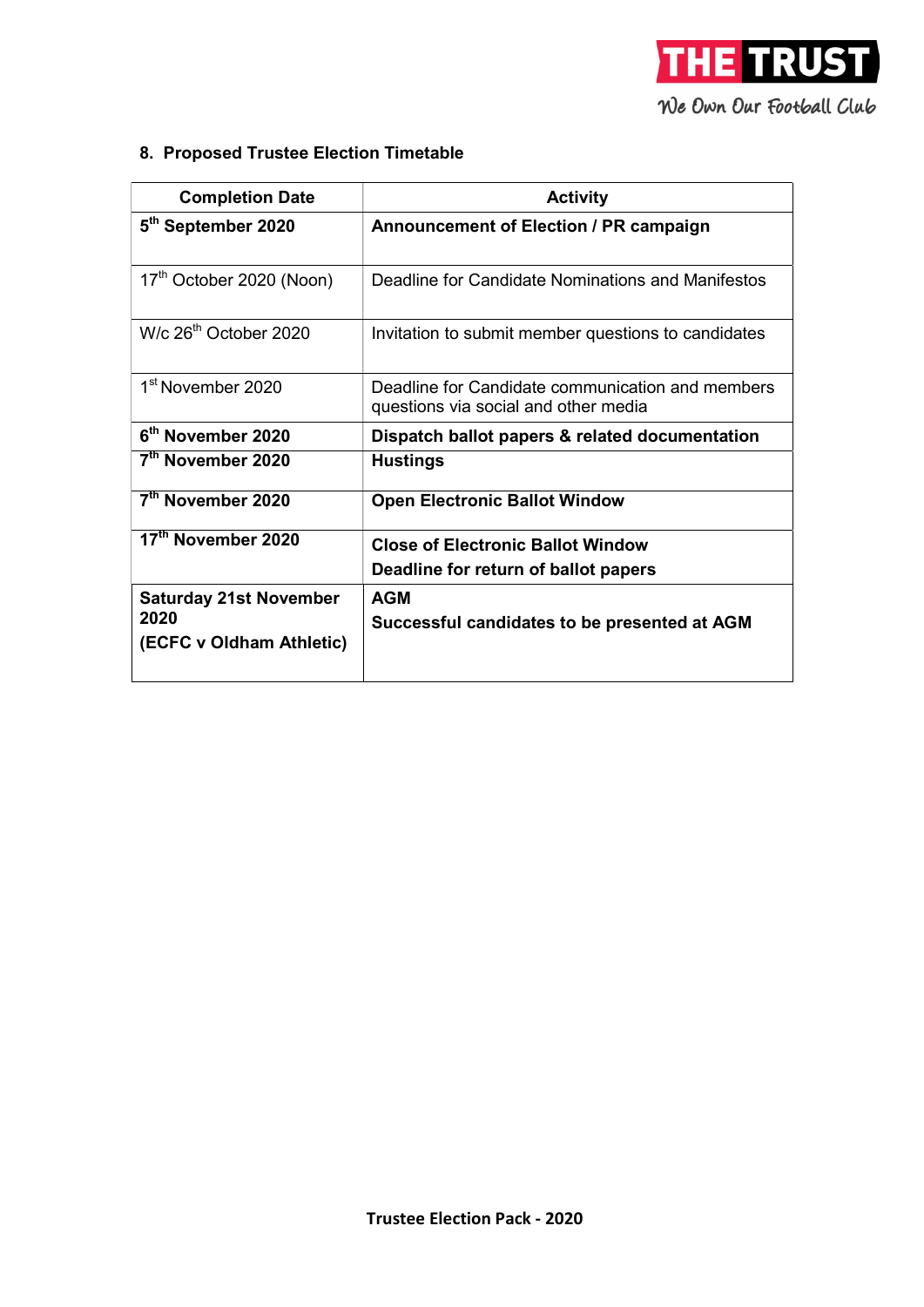

# Candidate Manifesto 2020

All candidates are required to submit an election manifesto not exceeding 400 words. This manifesto must conform to the conditions included within this policy and will be published by the Trust.

Once the Returning Officer deems a nomination valid, to support electronic voting, the candidate shall provide an electronic version of their manifesto in pdf format and passport style photo in PNG or jpeg format to the Trust Secretary at enquiries@weownexetercityfc.co.uk to be loaded into the electronic voting software.

Candidates should further submit a 100-word summary of their manifesto, together with an electronic passport-style photograph, for inclusion in the Ballot Pack.

The views contained within these statements will be the individual views of the candidates and not those of the Exeter City AFC Supporters Society Ltd.

Candidates should provide information which addresses the following information:

- i) Experience or past involvement in football, which you consider may be relevant to your nomination, or which could be useful to the Trust if elected.
- ii) Outline how you might be able to use any skills, knowledge or experience you have which may benefit the work of the Trust Board.
- iii) What would be your aims & interests if elected?
- iv) What are your views on any current issues which affect the welfare and interests of the football supporter?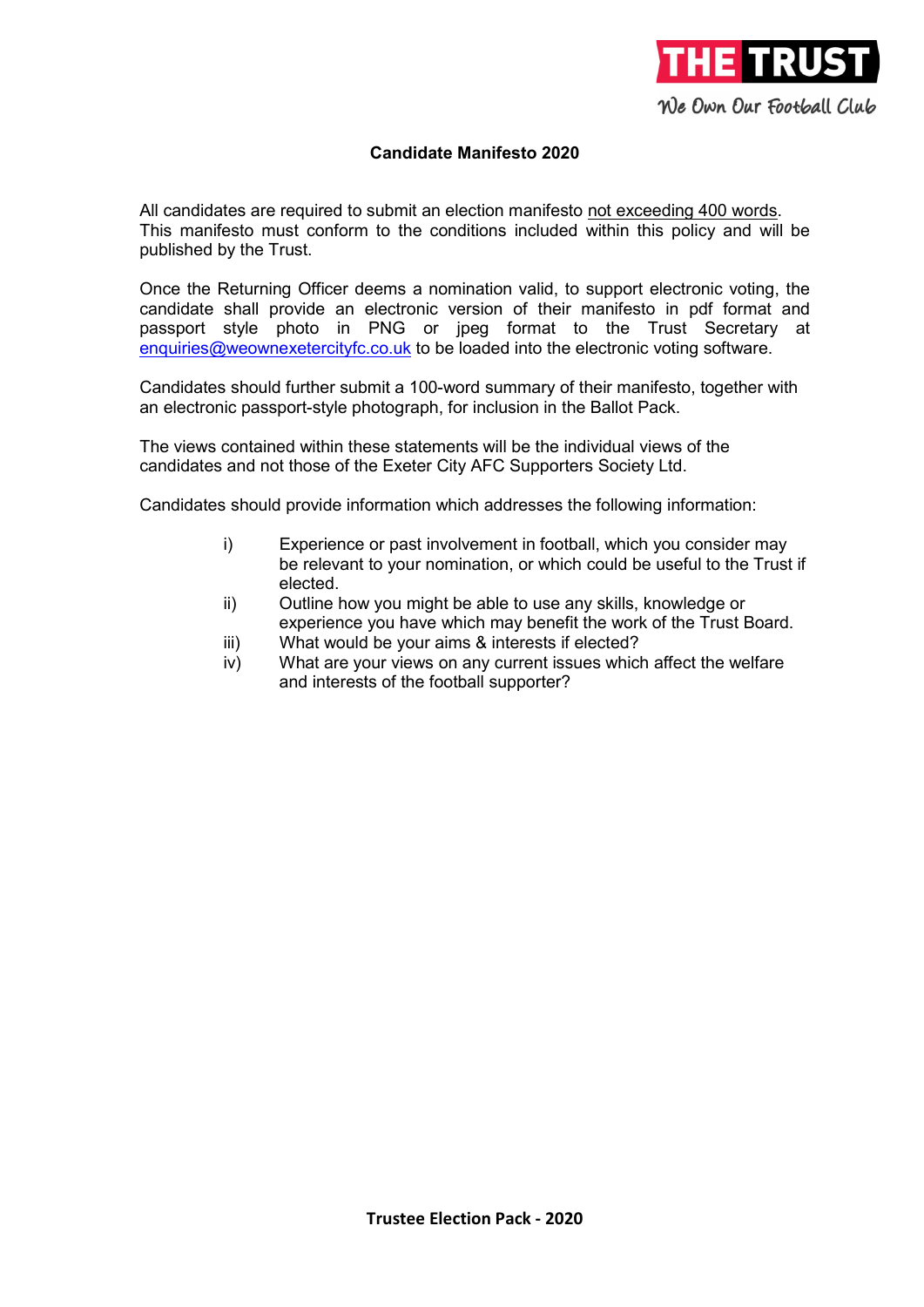

### Exeter City AFC Supporters Society Ltd Elections Nomination Form for election as Trustee.

CANDIDATE (Full Name) - Please PRINT:

Candidate Date of Birth: \_\_\_\_\_\_\_\_\_\_\_\_\_\_\_\_\_\_\_\_\_\_\_\_\_\_\_\_\_\_\_\_\_\_\_\_\_\_\_\_\_\_\_\_\_\_\_\_\_

 $\_$  , and the contribution of the contribution of  $\mathcal{L}_\mathbf{z}$ 

Candidate Membership Number: \_\_\_\_\_\_\_\_\_\_\_\_\_\_\_\_\_\_\_\_\_\_\_\_\_\_\_\_\_\_\_\_\_\_\_\_\_\_\_\_\_\_

Contact telephone no exercise that the contact telephone no exercise the contact of  $\mathbb{R}$ 

Contact email \_\_\_\_\_\_\_\_\_\_\_\_\_\_\_\_\_\_\_\_\_\_\_\_\_\_\_\_\_\_\_\_\_\_\_\_\_\_\_\_\_\_\_

I hereby agree to my nomination for an elected place on the Trust board and I agree to be bound by the provisions of the Trust Rules and the Trust Board Membership & Conduct Policy.

I confirm that I have read and understood the Trustees duties and responsibilities letter.

Signed:  $\Box$ 

Date: \_\_\_\_\_\_\_\_\_\_\_\_\_\_\_\_\_\_\_\_\_\_\_\_\_\_\_\_\_\_\_\_\_\_\_\_\_\_\_\_\_\_\_\_\_\_\_\_\_\_\_\_\_\_\_\_\_\_\_

#### **Proposers**

- All sections must be completed to be valid
- Copies of the Trust rules can be accessed via the Trust's website www.weownexetercityfc.co.uk 'or by e-mailing the Secretary at:

enquiries@weownexetercityfc.co.uk

|   | <b>Name of Proposer</b><br><b>Please PRINT</b> | Member<br><b>Priority</b><br>No. | <b>Proposer signature</b><br>If the nominee is unable to<br>obtain the original signatures of<br>their Proposer, then please refer<br>to the e-mail procedures in this<br>pack. | <b>Date</b> |
|---|------------------------------------------------|----------------------------------|---------------------------------------------------------------------------------------------------------------------------------------------------------------------------------|-------------|
|   |                                                |                                  |                                                                                                                                                                                 |             |
| 2 |                                                |                                  |                                                                                                                                                                                 |             |
| 3 |                                                |                                  |                                                                                                                                                                                 |             |